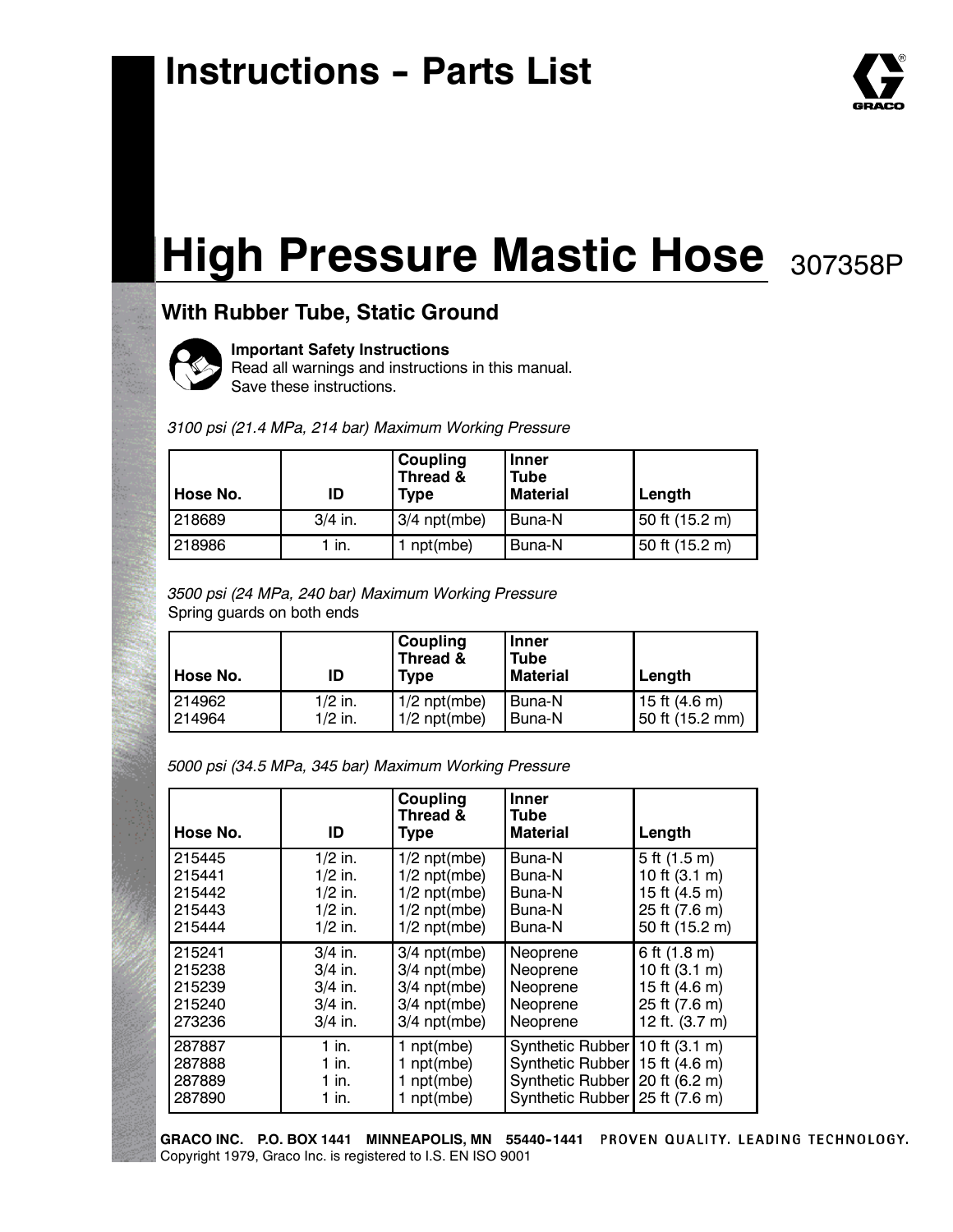# **Symbols**

## **Warning Symbol**

### **WARNING** Ţ

## **Caution Symbol**

### **CAUTION A**

This symbol alerts you to the possibility of serious injury or death if you do not follow the instructions. This symbol alerts you to the possibility of damage to or destruction of equipment if you do not follow the instructions.

| <b>A WARNING</b>                                                                                                                                                                                                                       |
|----------------------------------------------------------------------------------------------------------------------------------------------------------------------------------------------------------------------------------------|
| <b>EQUIPMENT MISUSE HAZARD</b>                                                                                                                                                                                                         |
| Equipment misuse can cause the equipment to rupture or malfunction and result in serious injury.                                                                                                                                       |
| This equipment is for professional use only.                                                                                                                                                                                           |
| Read all instruction manuals, tags, and labels before operating the equipment.<br>$\bullet$                                                                                                                                            |
| Use the equipment only for its intended purpose. If you are not sure, call your Graco distributor.<br>$\bullet$                                                                                                                        |
| Do not alter or modify this equipment.                                                                                                                                                                                                 |
| Check equipment daily. Repair or replace worn or damaged parts immediately.<br>$\bullet$                                                                                                                                               |
| Do not exceed the maximum working pressure stated on the equipment or in the Technical Data<br>for your equipment. Do not exceed the maximum working pressure of the lowest rated component<br>in your system.                         |
| Use fluids and solvents which are compatible with the equipment wetted parts. Refer to the Tech-<br>$\bullet$<br>nical Data section of all equipment manuals. Read the fluid and solvent manufacturer's warnings.                      |
| Handle hoses carefully. Do not pull on hoses to move equipment.                                                                                                                                                                        |
| Route hoses away from traffic areas, sharp edges, moving parts, and hot surfaces. Do not expose<br>Graco hoses to temperatures above 66°C (150°F) or below -40°C (-40°F).                                                              |
| Do not move or lift pressurized equipment.<br>$\bullet$                                                                                                                                                                                |
| Comply with all applicable local, state, and national fire, electrical, and safety regulations.                                                                                                                                        |
| <b>SKIN INJECTION HAZARD</b>                                                                                                                                                                                                           |
| Spray from the gun, leaks or ruptured components can inject fluid into your body and cause extremely<br>serious injury, including the need for amputation. Fluid splashed in the eyes or on the skin can also<br>cause serious injury. |
| Fluid injected into the skin is a serious injury. The injury may look like just a cut, but it is a serious<br>injury. Get immediate surgical treatment.                                                                                |
| Do not stop or deflect leaks with your hand, body, glove or rag.                                                                                                                                                                       |
| Follow the Pressure Relief Procedure for your equipment if the spray tip clogs and before clean-<br>ing, checking or servicing the equipment.                                                                                          |
| Tighten all fluid connections before operating the equipment.                                                                                                                                                                          |
| • Check the hoses, tubes, and couplings daily. Replace worn, damaged, or loose parts immediately.<br>Permanently coupled hoses cannot be repaired; replace the entire hose.                                                            |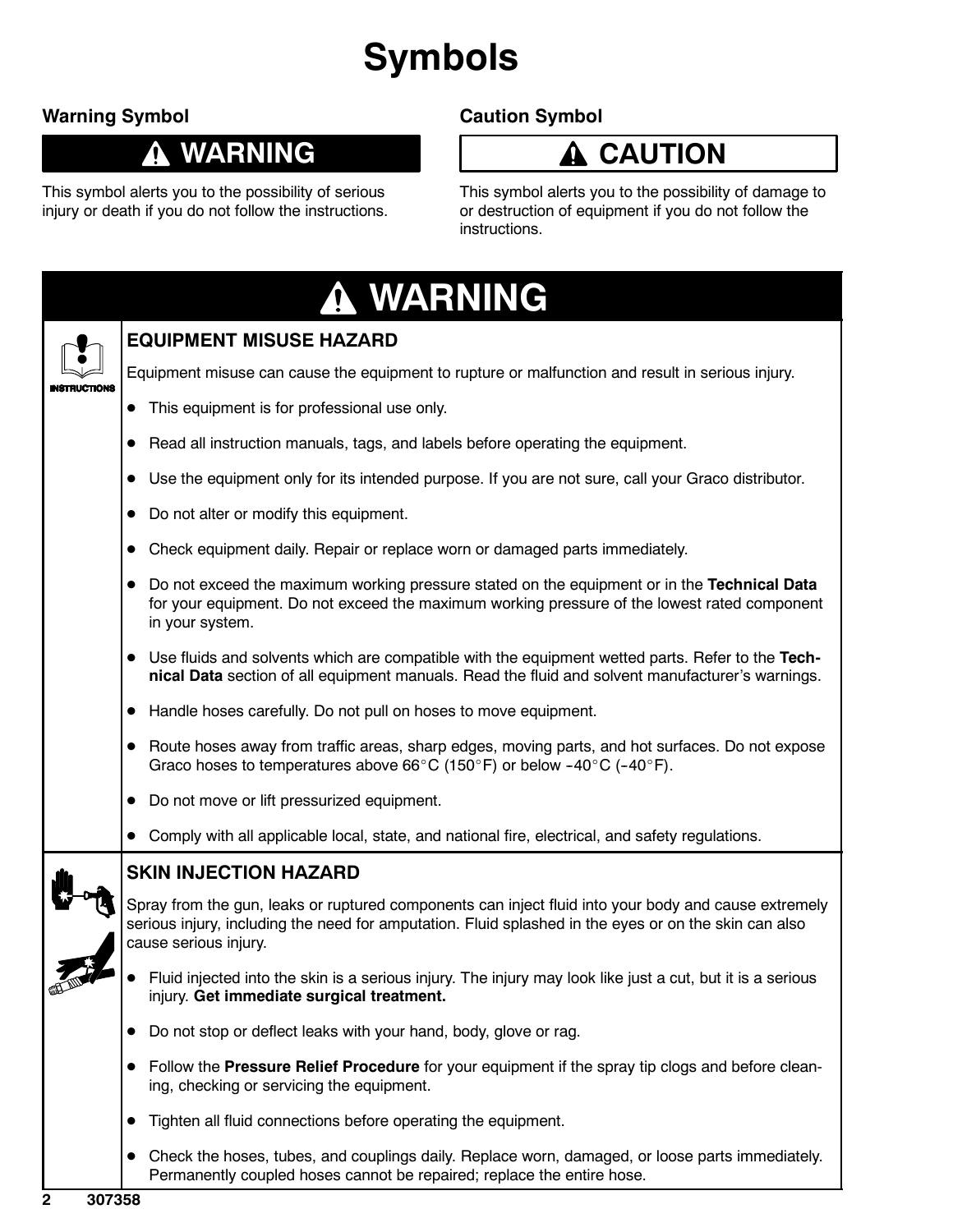# **WARNING**

| FIRE AND EXPLOSION HAZARD                                                                                                                                                                      |  |  |  |  |  |  |  |
|------------------------------------------------------------------------------------------------------------------------------------------------------------------------------------------------|--|--|--|--|--|--|--|
| Improper grounding, poor ventilation, open flames or sparks can cause a hazardous condition and re-<br>sult in a fire or explosion and serious injury.                                         |  |  |  |  |  |  |  |
| Ground the equipment and the object being sprayed. Refer to the Grounding procedure for your<br>equipment.                                                                                     |  |  |  |  |  |  |  |
| If there is any static sparking or you feel an electric shock while using this equipment, stop spray-<br>ing immediately. Do not use the equipment until you identify and correct the problem. |  |  |  |  |  |  |  |
| Provide fresh air ventilation to avoid the buildup of flammable fumes from solvents or the fluid<br>$\bullet$<br>being sprayed.                                                                |  |  |  |  |  |  |  |
| Keep the spray area free of debris, including solvent, rags, and gasoline.                                                                                                                     |  |  |  |  |  |  |  |
| Do not smoke in the spray area.<br>$\bullet$                                                                                                                                                   |  |  |  |  |  |  |  |
| Do not turn on or off any light switch in the spray area while spraying or while operating if fumes<br>are present.                                                                            |  |  |  |  |  |  |  |
| Do not operate a gasoline engine in the spray area.<br>$\bullet$                                                                                                                               |  |  |  |  |  |  |  |
| <b>TOXIC FLUID HAZARD</b>                                                                                                                                                                      |  |  |  |  |  |  |  |
| Hazardous fluid or toxic fumes can cause serious injury or death if splashed in the eyes or on the skin,<br>inhaled, or swallowed.                                                             |  |  |  |  |  |  |  |
| Know the specific hazards of the fluid you are using.<br>$\bullet$                                                                                                                             |  |  |  |  |  |  |  |
| Store hazardous fluid in an approved container. Dispose of hazardous fluid according to all local,<br>state and national guidelines.                                                           |  |  |  |  |  |  |  |
| Always wear protective eyewear, gloves, clothing and respirator as recommended by the fluid and<br>solvent manufacturer.                                                                       |  |  |  |  |  |  |  |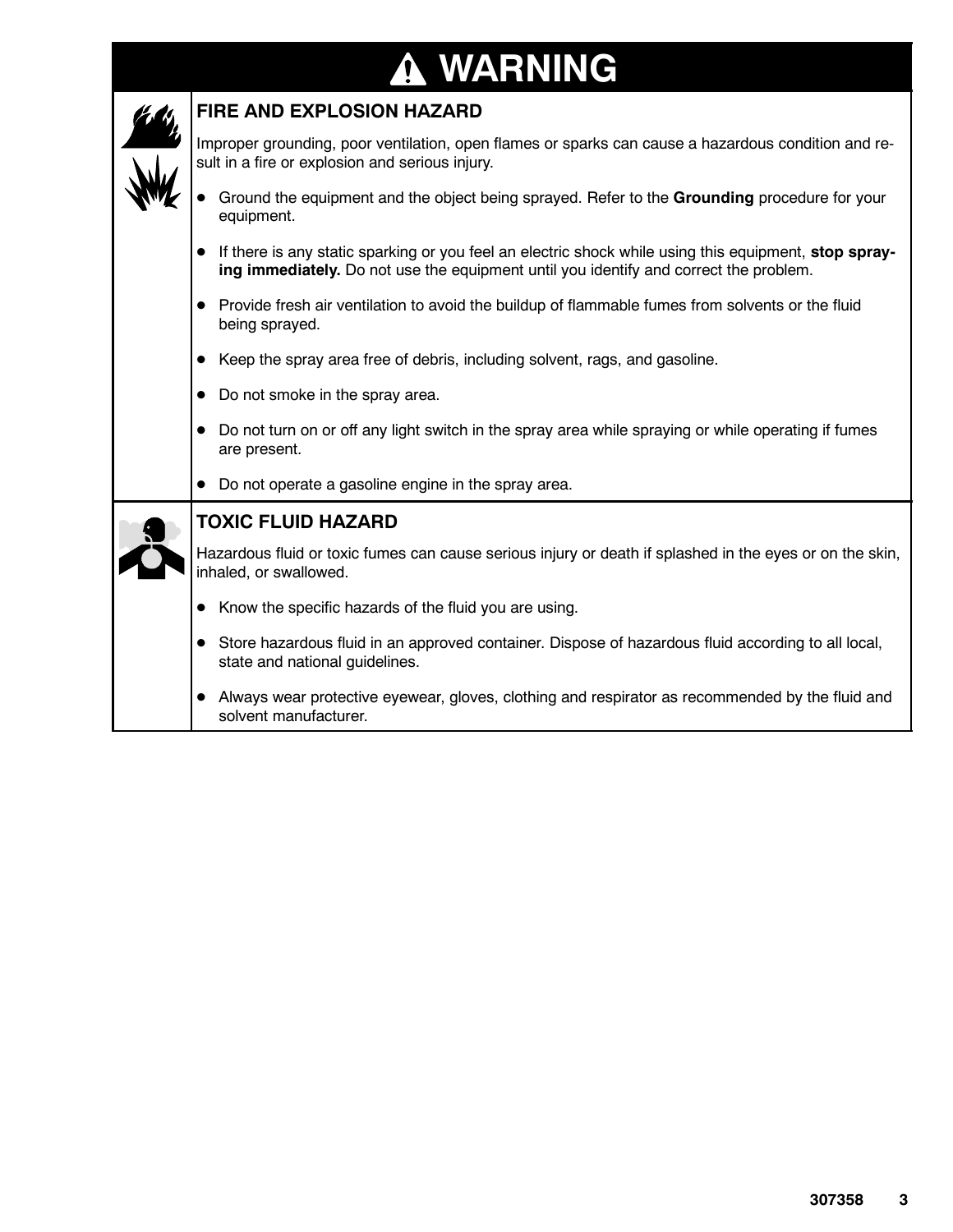| <b>Notes</b> |
|--------------|
|              |
|              |
|              |
|              |
|              |
|              |
|              |
|              |
|              |
|              |
|              |
|              |
|              |
|              |
|              |
|              |
|              |
|              |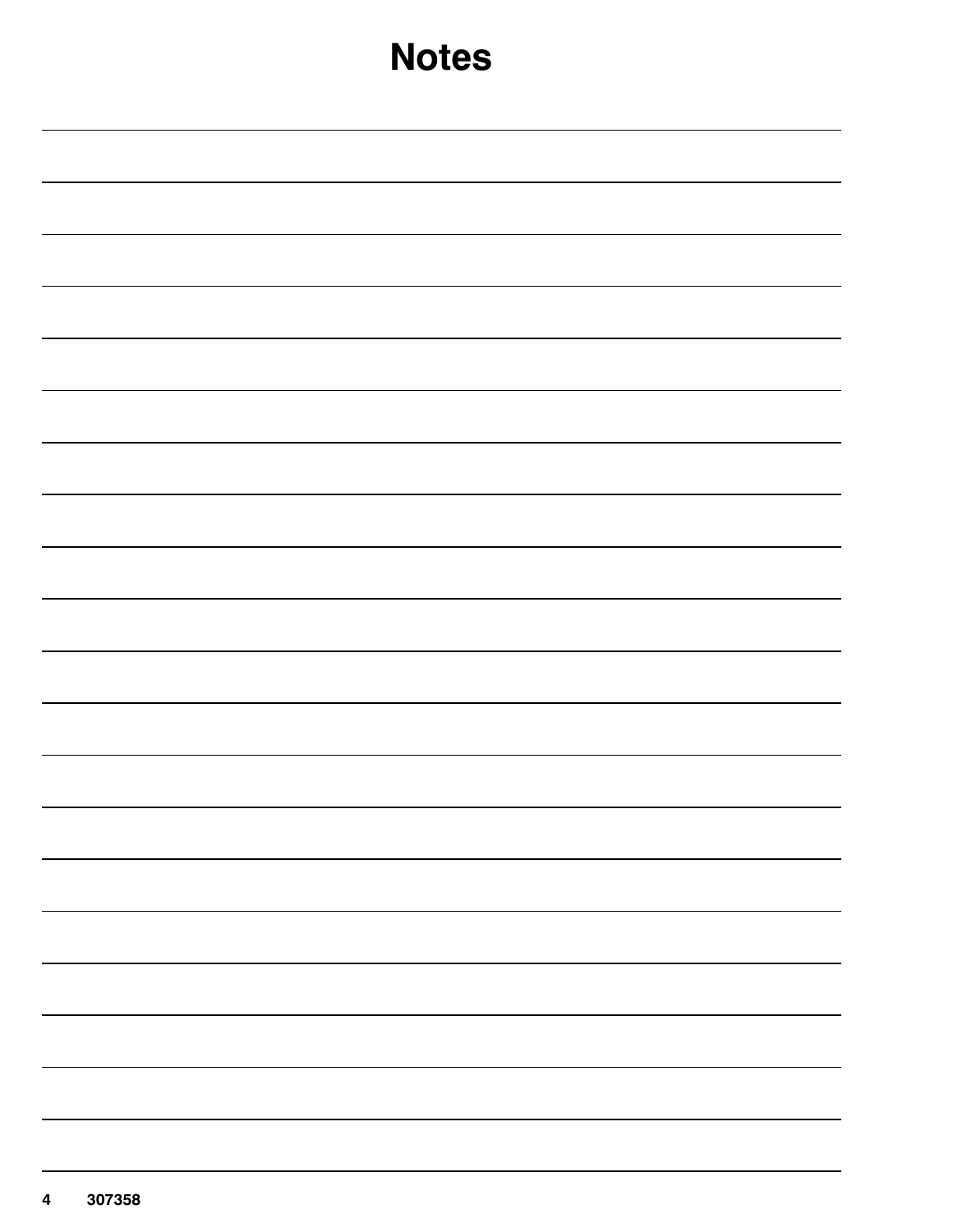### **KEY to Chemical Resistance Tables, pages 6--11.**

**"1" Excellent Resistance:** This fluid is expected to have minor or no effect on the polymer.

**"2" Good Resistance:** This polymer should give reasonably satisfactory service. Due to the nature of this chemical an under prolonged exposure, the rubber may exhibit minor to moderate deterioration and/or solution discoloration. Environmental changes such as temperature, concentration, etc., may promote increased degradation.

**"X" Not Recommended:** This polymer is unsatisfactory for this chemical and should not be used.

**"--" (Dash):** Insufficient or no data is available for this material. Testing is advised.

**Note 1:** The above ratings as applied to the Chemical Resistance Tables are intended as guides only. They are compiled from the best data available to us. Ratings shown in the tables are based on a temperature of 70° F and 100% concentrated or saturated solutions unless otherwise noted.

**Note 2:** If unusual conditions exist, a polymer test in the fluid is suggested.

**Note 3:** Where a chemical listed in the Resistance Tables is soluble in a solvent other than water, the solvent should also be checked for its suitability with the polymer.

**Note 4:** Discoloration of fluids conveyed in hose. There are no generally accepted standard tests for measuring or rating discoloration of fluids passing through a hose. The amount of discoloration that can be tolerated is usually established by the user on the basis of application. Obviously, products such as paint must be conveyed through a hose having very good non-discoloring characteristics. If the product is not visually affected, then the hose is satisfactory. For some products, the discoloration may not be objectionable from a visual standpoint. However, the amount and makeup of the particles causing discoloration may be objectionable if they effect the final use of the product.

Some of the more common methods of checking discoloration are:

- 1. Allowing the fluid to remain in a sample piece of hose for a given period, and then inspecting visually for discoloration.
- 2. Testing fluid as in No. 1 above and then passing it through filter paper to check for foreign content.
- 3. A more refined test can be made with a spectrometer. This instrument measures light transmission through the fluid before and after immersion tests with rubber stocks. This gives a relative reading expressed in percent, the original fluid being rated as 100%.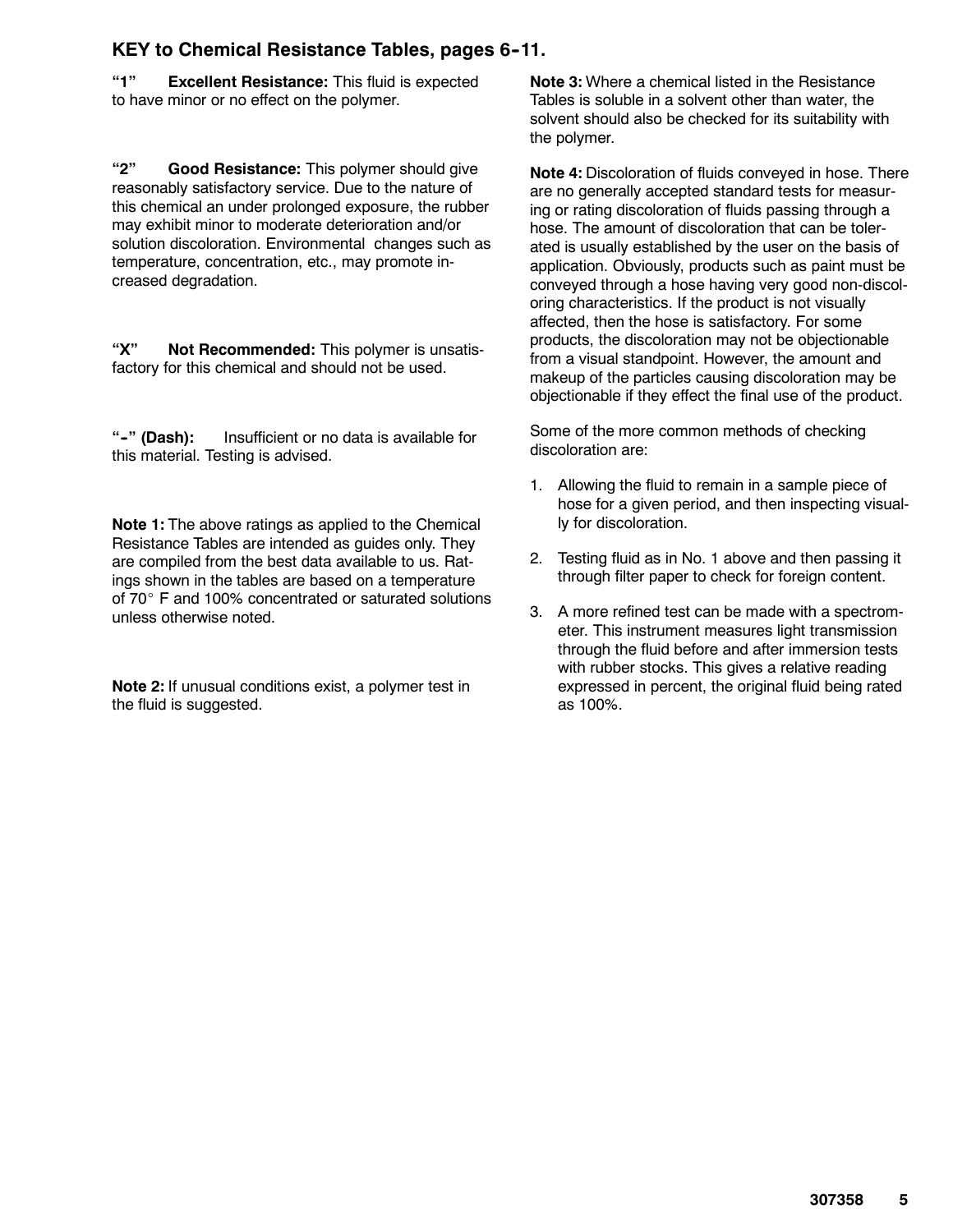| Buna-N Tube                                                   | <b>CHEMICAL</b>                                                                                                  | Buna-N Tube                                                                              | <b>CHEMICAL</b>                                                                                                                        |
|---------------------------------------------------------------|------------------------------------------------------------------------------------------------------------------|------------------------------------------------------------------------------------------|----------------------------------------------------------------------------------------------------------------------------------------|
|                                                               | A                                                                                                                |                                                                                          | A (continued)                                                                                                                          |
| 1<br>х<br>$\qquad \qquad \blacksquare$<br>$\overline{c}$<br>х | <b>Absorption Oil</b><br>Acetaldehyde<br>Acetal<br>Acetamide<br>Acetic Acid (10%)                                | X<br>1<br>X                                                                              | Antimony Chloride (50%)<br>Aqua Regia<br>Arco A. T. F. Dexron<br>Arsenic Acid<br>Askarel (Transformer Oil)**                           |
| х<br>х<br>х<br>х<br>х                                         | Acetic Acid (25%)<br>Acetic Acid (50%)<br>Acetic Acid, Glacial<br>Acetic Acid, Anhydride<br>Acetic Oxide         | 2<br>$\overline{2}$<br>1<br>$\mathbf{1}$<br>1                                            | Asphalt (Under 180° F) <sup>+</sup><br>Asphalt (Cut Back)<br>ASTM Oil No. 1<br>ASTM Oil No. 2<br>ASTM Oil No. 3                        |
| х<br>х<br>х<br>$\overline{\phantom{a}}$<br>$\overline{a}$     | Acetone<br>acetonitrile<br>Acetophenone<br>acetylene<br>Acrolein (Inhibited)                                     | 1<br>1<br>$\overline{c}$<br>1                                                            | ASTM Reference Fuel A<br><b>ASTM Reference Fuel B</b><br><b>ASTM Reference Fuel C</b><br>ATF Special (Automatic Transmission<br>Fluid) |
| х<br>х<br>1                                                   | Acrylonitrile<br>Aero-Safe 2300<br>Aeroshell Type 1A, 1AC, 4                                                     |                                                                                          | в                                                                                                                                      |
| 1<br>2<br>х                                                   | Air 150 $^{\circ}$ F<br>Air 180 $^{\circ}$ F<br>Air 200° F                                                       | 1<br>X<br>1                                                                              | Baltic Types (100, 150, 200, 300, 500)<br>Banvel (Ag. Spray)<br><b>Bardol B</b><br><b>Barium Carbonate</b>                             |
| $\mathbf{1}$<br>х<br>-<br>х                                   | Aircraft Hyd. Oil AA<br>Alkazene<br><b>Alkylaryl Sulfonates</b><br>Allyl Chloride                                | $\mathbf{1}$<br>1<br>$\frac{1}{2}$                                                       | <b>Barium Chloride</b><br>Barium Hydroxide<br><b>Barium Sulfate</b>                                                                    |
| $\overline{c}$<br>1<br>1<br>1                                 | Aluminum Acetate<br>Aluminum Bromide<br>Aluminum Chloride<br>Aluminum Fluoride                                   | $\mathbf{1}$<br>$\overline{\phantom{a}}$<br>$\mathbf{1}$<br>$\mathbf{1}$                 | <b>Barium Sulfide</b><br>Beer*<br><b>Beet Sugar Liquors</b><br>Bellows 80-20 Hydraulic Oil                                             |
| $\mathbf{1}$<br>1<br>1                                        | Aluminum Hydroxide<br><b>Aluminum Nitrate</b><br><b>Aluminum Salts</b>                                           | X<br>X.<br>$\overline{\phantom{a}}$<br>$\overline{2}$                                    | Benzaldehyde<br>Benzene (Benzol)<br>Benzenesulfonic Acid (10%)<br>Benzine (Petroleum Ether)                                            |
| 1<br>1<br>$\overline{c}$                                      | Aluminum Sulfate<br>Alums (Ammonium or Potassium)<br>Amines (Mixed)                                              | X                                                                                        | Benzophenone<br><b>Benzyl Alcohol</b>                                                                                                  |
| $\overline{a}$<br>1<br>۰<br>х                                 | Ammonia (Anhydrous)<br>Ammonia (Aqueous)<br>Ammonium Bisulfate (50%)<br>Ammonium Carbonate                       | $\overline{\phantom{a}}$<br>X<br>2                                                       | Benzyl Benzoate<br><b>Benzyl Chloride</b><br><b>Benzyl Carbonate</b><br><b>Bitumastic</b>                                              |
| $\mathbf{1}$<br>2<br>2                                        | Ammonium Chloride<br>Ammonium Hydroxide<br>Ammonium Metaphosphate                                                | $\overline{2}$<br>X.<br>$\overline{2}$<br>$\overline{2}$                                 | <b>Black Sulfate Liquor</b><br><b>Blast Furnace Gas</b><br><b>Borax</b><br><b>Bordeaux Mixture</b>                                     |
| 1<br>х<br>X<br>$\mathbf{1}$                                   | Ammonium Nitrate (Fertilizer)<br><b>Ammonium Nitrite</b><br>Ammonium Persulfate<br>Ammonium Phosphate (Mono, Di, | $\mathbf{1}$<br>$\mathbf{1}$<br>X.                                                       | Boric Acid<br>Brake Fluid (Petroleum Base)<br>Brake Fluid (Synthetic Base)                                                             |
| 2<br>1<br>х                                                   | Tri Basic)<br>Ammonium Sulfate<br>Ammonium Thiocyanate<br>Amyl Acetate                                           | $\overline{\phantom{a}}$<br>$\overline{2}$<br>$\overline{2}$<br>$\overline{\phantom{a}}$ | <b>Bromine</b><br><b>Bunker Oil</b><br>Butadiene (Monomer)<br>Butane (Gas)                                                             |
| 2<br>$\boldsymbol{2}$                                         | Amyl Alcohol<br>Amyl Borate                                                                                      | $\overline{\phantom{a}}$<br>$\overline{\phantom{a}}$                                     | Butane (Liquid)<br><b>Butter Oil</b><br>Butyeric Acid                                                                                  |
| $\ddot{\phantom{0}}$<br>х<br>Х<br>$\qquad \qquad \bullet$     | Amyl Chloride<br>Amyl Chloronapthalene<br>Amyl Napthelene<br>Amyl Phenol                                         | X.<br>X<br>X.                                                                            | <b>Butyl Acetate</b><br><b>Butyl Alcohol (Butanol)</b><br><b>Butyl Amine</b>                                                           |
| X<br>X<br>$\boldsymbol{2}$<br>$\overline{c}$                  | Aniline<br><b>Aniline Dyes</b><br>Aniline Hydrochloride<br><b>Animal Fats</b>                                    | $\overline{2}$<br>$\overline{2}$<br>X                                                    | Butyl "Carbitol"<br><b>Butyl Ether</b><br>Butyl Mercaptan (Tertiary)<br><b>Butyl Stearate</b>                                          |
| $\mathbf{1}$                                                  | Anti Freeze (Glycol Base)                                                                                        |                                                                                          | Butyraldehyde                                                                                                                          |
|                                                               |                                                                                                                  |                                                                                          |                                                                                                                                        |
| 6                                                             | 307358                                                                                                           |                                                                                          |                                                                                                                                        |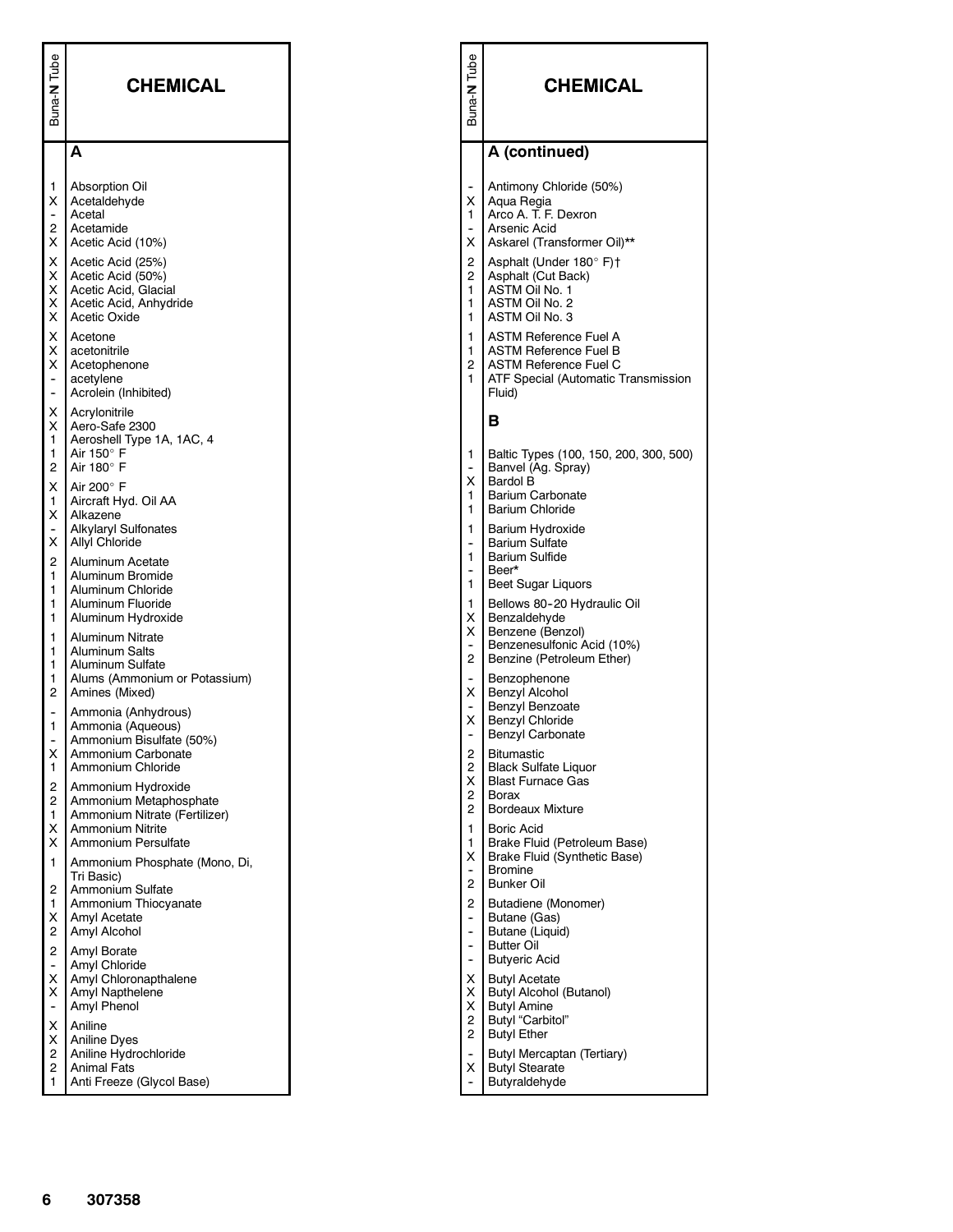| Tube<br>Buna-N                                                         | <b>CHEMICAL</b>                                                                                                                                                                           | Tube<br>Buna-N                                                                                                               | <b>CHEMICAL</b>                                                                                                                                                                                                                  |
|------------------------------------------------------------------------|-------------------------------------------------------------------------------------------------------------------------------------------------------------------------------------------|------------------------------------------------------------------------------------------------------------------------------|----------------------------------------------------------------------------------------------------------------------------------------------------------------------------------------------------------------------------------|
|                                                                        | C                                                                                                                                                                                         |                                                                                                                              | C (continued)                                                                                                                                                                                                                    |
| 1<br>1<br>ΧI<br>1<br>1<br>1<br>1<br>1<br>2<br>$\overline{\phantom{a}}$ | Cake Alum<br>Calcine Liquor<br>Calcium Acetate<br>Calcium Bisulfate<br>Calcium Bisulfite<br>Calcium Carbonate<br>Calcium Chlorate<br>Calcium Chloride<br>Calcium Hydroxide                | $\overline{c}$<br>$\overline{2}$<br>1<br>1<br>1<br>2<br>$\overline{2}$<br>$\overline{2}$<br>$\overline{2}$<br>$\overline{2}$ | Copper Chloride (Cupric Chloride)<br>Copper Cyanide (Cupric Cyanide)<br>Copper Nitrate (Cupric Nitrate)<br>Copper Sulfate (Cupric Sulfate)<br>Cordage Oil<br>Corn Oil<br>Corn Syrup<br>Cottonseed Oil<br>Cottonseed Oil (170° F) |
| ۰<br>1<br>2<br>1<br>1                                                  | Calcium Hypochlorite (5%)<br>Calcium Hypochlorite (15%)<br>Calcium Nitrate<br>Calcium Silicate<br>Calcium Sulfate<br>Calcium Sulfide                                                      | X<br>$\hat{\phantom{a}}$<br>$\overline{c}$<br>$\overline{c}$<br>1                                                            | Creosote (Wood or Coal Tar)<br>Cresol (Cresylic Acid)<br>Cresol 85%, Xylene 5%, DDT 10%<br>Crude Wax<br>Cryolite (10%)<br>Cutting Oil                                                                                            |
| 1<br>1<br>х<br>x<br>2                                                  | Caliche Liquors*<br>Cane Sugar Liquors<br>Carbamates<br>Carbolic Acid (Phenol)<br>Carbon Disulfide                                                                                        | $\overline{2}$<br>X.<br>X.                                                                                                   | Cyclohexane<br>Cyclohexanone<br>Cymene<br>D                                                                                                                                                                                      |
| 1<br>2<br>X<br>1<br>1                                                  | Carbon Dioxide (Dry)<br>Carbon Monoxide (Hot, 150° F)<br>Carbon Tetrachloride<br>Carbonic Acid<br>Carter Motor Oil                                                                        | 1<br>1<br>1<br>$\overline{2}$                                                                                                | Dasco FR150, FR200B, FR310<br>Dasco IFR<br>DC200, DC510, DC550, DC560<br>Decalin<br><b>Deionized Water</b>                                                                                                                       |
| 2<br>ΧI<br>ΧI<br>X.<br>X                                               | Castor Oil<br>Caustic Potash (30%)<br>(Potassium Hydroxide)<br>Caustic Soda (50%)<br>Cellosolve Acetate<br>Cellosolve, Butyl                                                              | 1<br>1<br>$\overline{a}$<br>1<br>X.                                                                                          | Dectol R&O Oils<br>Denatured Alcohol<br>Developing Solutions (Hypos)<br>Dexron<br>Diacetone                                                                                                                                      |
| 1<br>ΧI<br>2<br>х                                                      | Cellugard, Cellugard 2000<br>Cellulube Types 90, 150, 220, 300,<br>550, 1000, 220A, ST220, A60<br>China-Wood Oil (Tung Oil)<br>Chlorine Water (25% Chlorine)<br>Chlorine Gas (Wet)        | X.<br>X.<br>X<br>X                                                                                                           | Diacetone Alcohol<br>Dibenzyl Ether<br><b>Dibutyl Ether</b><br>Dibutyl Phthalate<br>Dibutyl Sebacate                                                                                                                             |
| -<br>$\overline{\phantom{a}}$<br>X I<br>ΧI<br>ΧI                       | Chlorine Gas (Dry)<br><b>Chlorine Trifluoride</b><br>Chloroacetic Acid<br>Chlorobenzene<br>Chlorobromo Methane                                                                            | х<br>ı<br>2<br>$\ddot{\phantom{1}}$                                                                                          | Dichlorobenzene<br>Diesel Oil<br>Dlethylamine<br>Diethylbenzene<br>Diethyl Ether                                                                                                                                                 |
| X I<br>ΧI<br>۰<br>X.<br>X.                                             | Chloroform<br>O-Chloronaphthalene<br>Chlorosulfonic Acid<br>Chlorothene<br>Chlorotoluene                                                                                                  | X<br>X.<br>1.<br>X.<br>$\overline{2}$                                                                                        | Diethyl Phthalate<br>Diethyl Sebacate<br>Diethylene Glycol<br>Di-Isobutyl Ketone<br>Di-Isobutylene                                                                                                                               |
| ΧI<br>X.<br>ΧI<br>ΧI                                                   | Chlorox<br>Chromic Acid (10%)<br>Chromic Acid (25%)<br>Chromic Acid (50%)<br>Citgo FR Fluids                                                                                              | X<br>X.<br>X<br>X.<br>X.                                                                                                     | Di-Isopropyl Ketone<br>Dimethyl Aniline<br>Dimethyl Ether<br>Dimethyl Formamide<br>Dimethyl Phthalate                                                                                                                            |
| 1<br>1<br>1<br>$\times$                                                | Citgo Glycol FR-20 XD<br>Citgo Pacemaker Invert FR Fluid<br>Citgo Tractor Hyd. Fluid<br>Citric Acid                                                                                       | X<br>X<br>X<br>X.<br>1                                                                                                       | Dioctyl Phthalate<br>Dioctyl Sebacate<br>Dioxane (Diethylene Ether)<br>Dipentene<br>Dirco Oils                                                                                                                                   |
| $\overline{\phantom{m}}$<br>2<br>X I<br>X I<br>$\overline{2}$          | <b>Cobalt Nickel Plating Solution</b><br>Cocoa Butter<br>Cod Liver Oil<br>Coke Oven Gas<br>Condor Types 1000, 1002, 1004, 1006,<br>1008, 1010, 1012, 1014, 1016<br><b>Copper Arsenate</b> | X<br>$\overline{\phantom{a}}$<br>1.<br>1<br>1                                                                                | Dowtherm A<br>Dowtherm E<br>Duro FR-HD<br>Duro Oils<br>DP47, 200 Fluid-Dow                                                                                                                                                       |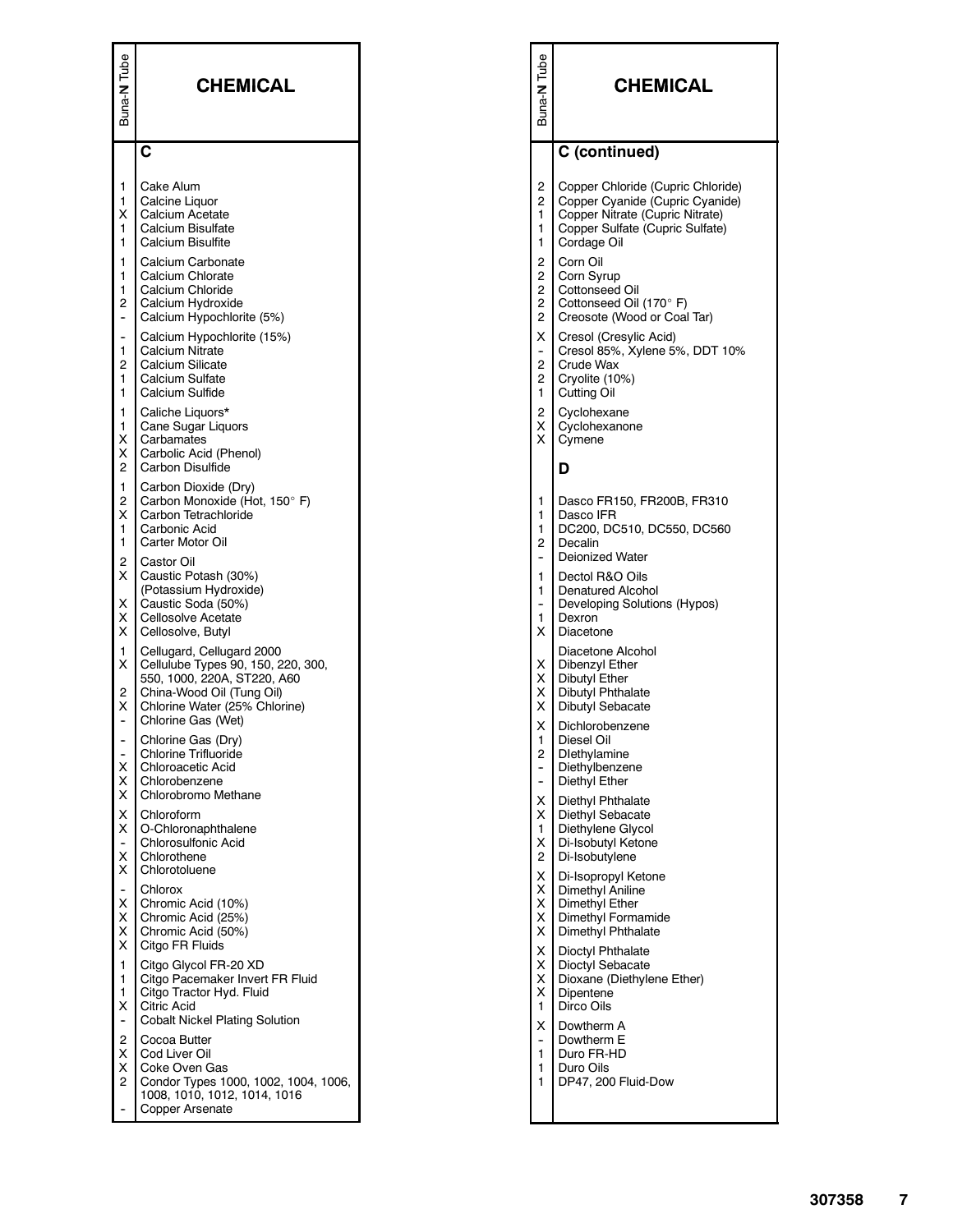| Buna-N Tube                                                                                                                                     | <b>CHEMICAL</b>                                                                                                                                                                                                                                                                                                                                                                                                                           | Tube<br>Buna-N                                                                                                    | <b>CHEMICAL</b>                                                                                                                                                                                                                                                                                                          |
|-------------------------------------------------------------------------------------------------------------------------------------------------|-------------------------------------------------------------------------------------------------------------------------------------------------------------------------------------------------------------------------------------------------------------------------------------------------------------------------------------------------------------------------------------------------------------------------------------------|-------------------------------------------------------------------------------------------------------------------|--------------------------------------------------------------------------------------------------------------------------------------------------------------------------------------------------------------------------------------------------------------------------------------------------------------------------|
|                                                                                                                                                 | Е                                                                                                                                                                                                                                                                                                                                                                                                                                         |                                                                                                                   | G                                                                                                                                                                                                                                                                                                                        |
| 1<br>1<br>1<br>$\overline{\phantom{a}}$<br>2<br>X<br>X I<br>x I<br>1<br>X<br>X<br>X I<br>$\ddot{\phantom{0}}$<br>$\times$<br>X<br>X<br>X.<br>X. | Energol HL 68<br>Energol HLPC 68<br>EP Hydraulic Oils - Chevron<br>Epichlorohydrin<br>Ethanolamine<br><b>Ethyl Acetate</b><br><b>Ethyl Acetoacetate</b><br><b>Ethyl Acrylate</b><br>Ethyl Alcohol (Ethanol)<br><b>Ethyl Amine</b><br><b>Ethyl Benzene</b><br><b>Ethyl Butyrate</b><br><b>Ethyl Cellulose</b><br><b>Ethyl Chloride</b><br><b>Ethyl Ether</b><br><b>Ethyl Mercaptan</b><br><b>Ethyl Oxalate</b><br>Ethyl Pentachlorobenzene | X.<br>$\mathbf{1}$<br>1.<br>$\mathbf{1}$<br>1<br>$\overline{c}$<br>1<br>1<br>1.<br>1<br>$\overline{2}$<br>1<br>X. | Gallic Acid<br>Gasoline (Standard)<br>Gasoline (Premium)<br>Gasoline (Unleaded Up To 50&<br>Aromatics)<br>Glauber's Salt<br>Glucose<br>Glue<br>Glycerine (Glycerol)<br>Glycols<br><b>Glycol FR Fluids</b><br>Grease<br>Green Sulfate Liquor<br>Gulf FR Fluid G-200<br>Gulf FR Fluid P-37, P-40, P-43,<br>P-45, P-47<br>н |
| 1<br>X<br>X<br>X.<br>$\overline{2}$                                                                                                             | <b>Ethyl Silicate</b><br>Ethyl Bromide (Di)<br>Ethylene Chloride (Di)<br>Ethylene Chlorhydrin<br><b>Ethylene Diamine</b>                                                                                                                                                                                                                                                                                                                  | X.<br>1.<br>1.<br>X.                                                                                              | Halowax Oil<br>Harness Oil<br>Heptane<br>N-Hexaldehyde                                                                                                                                                                                                                                                                   |
| 1                                                                                                                                               | Ethylene Glycol<br>F                                                                                                                                                                                                                                                                                                                                                                                                                      | 1<br>$\overline{2}$<br>1                                                                                          | Hexane<br>Hexene<br>Hexyl Alcohol (Hexanol)                                                                                                                                                                                                                                                                              |
| 1<br>2<br>۰<br>$\mathbf{2}$<br>$\overline{\phantom{a}}$<br>2<br>2                                                                               | Factovis 52<br><b>Fatty Acids</b><br><b>Ferric Chloride</b><br><b>Ferric Nitrate</b><br><b>Ferric Sulfate</b><br><b>Ferrous Chloride</b><br><b>Ferrous Nitrate</b><br><b>Ferrous Sulfate</b>                                                                                                                                                                                                                                              | X.<br>1.<br>1<br>1.<br>1.                                                                                         | Houghto - Safe 271, 416, 520, 525,<br>616, 620, 625, 640<br>Houghto - Safe 1010, 1055, 1115,<br>1120, 1130<br>Houghto Safe 5046, 5046W<br>Hy-Chock Oil<br>Hydrafluid AZR&O, A, B, AA, C<br>Hydrafluid 760<br>(Texaco & Houghton)                                                                                         |
| 1<br>٠<br>X<br>$\overline{c}$<br>1<br>1                                                                                                         | Fire Resistant Hydra-Fluid (Texaco)<br><b>Fluoboric Acid</b><br>Fluorine (Liquid)<br>Fluosilicic Acid (50%)<br>Formaldehyde (37%)<br>Formic Acid<br>FR Fluid D<br><b>FR Hydraulic Fluid</b>                                                                                                                                                                                                                                               | 1.<br>1.<br>1<br>1<br>1<br>X.                                                                                     | Hydrasol A<br>Hydraulic Oils (Shell)<br><b>Hydraulic Fluid HF-31</b><br>Hydraulic Fluid HF-18, HF-20<br>Hydraulic Safety Fluid 200 & 300<br>(Texaco)<br>Hydraulic Fluid (Std. Petroleum Oils)<br>Hydraulic Fluid (Phosphate Ester<br>Base)                                                                               |
| 1<br>$\overline{\phantom{a}}$<br>1                                                                                                              | FRM (Code 6SS22)<br>Freon 114<br>Freon 12<br>Fuel Oil<br><b>Fumaric Acid</b>                                                                                                                                                                                                                                                                                                                                                              | 1<br>X.<br>X<br>X.                                                                                                | Hydraulic Fluid (Water Glycol Base)<br>Hydrazine<br>Hydrobromic Acid (37%)<br>Hydrochloric Acid (15%)<br>Hydrochloric Acid (37%)                                                                                                                                                                                         |
| х<br>X<br>1<br>X                                                                                                                                | Furan (Furfuran)<br>Furfural (Ant Oil)<br>Fusel Oil<br>Fryguard 150, 200<br>Fryquel 90, 150, 220, 300, 550, 1000,<br>15R&O, 220R&O, 550R&O                                                                                                                                                                                                                                                                                                | X.<br>1<br>X.<br>X.                                                                                               | Hydrocyanic Acid (20%)<br>Hydrocyanic Acid (98%)<br>Hydro-Drive Oil (Houghton)<br>Hydrofluoric Acid (10%)<br>Hydrofluoric Acid (20%)                                                                                                                                                                                     |
| $\overline{\phantom{a}}$                                                                                                                        | Firtec 290, MF                                                                                                                                                                                                                                                                                                                                                                                                                            | X.<br>X.<br>X.<br>X.                                                                                              | Hydrofluoric Acid (48%)<br>Hydrofluoric Acid (70%)<br>Hydrocluoric Acid (Conc.)<br>Hydrofluosilicic Acid (50%)<br>Hydrogen (Gas)                                                                                                                                                                                         |
|                                                                                                                                                 |                                                                                                                                                                                                                                                                                                                                                                                                                                           | X.<br>X.<br>X<br>2                                                                                                | Hydrogen Peroxide (10%)<br>Hydrogen Peroxide (30%)<br>Hydrogen Peroxide (70%)<br>Hydrogen Sulfode (Gas)<br>Hydrolubic Oil (Houghton)                                                                                                                                                                                     |
| 8                                                                                                                                               | 307358                                                                                                                                                                                                                                                                                                                                                                                                                                    |                                                                                                                   |                                                                                                                                                                                                                                                                                                                          |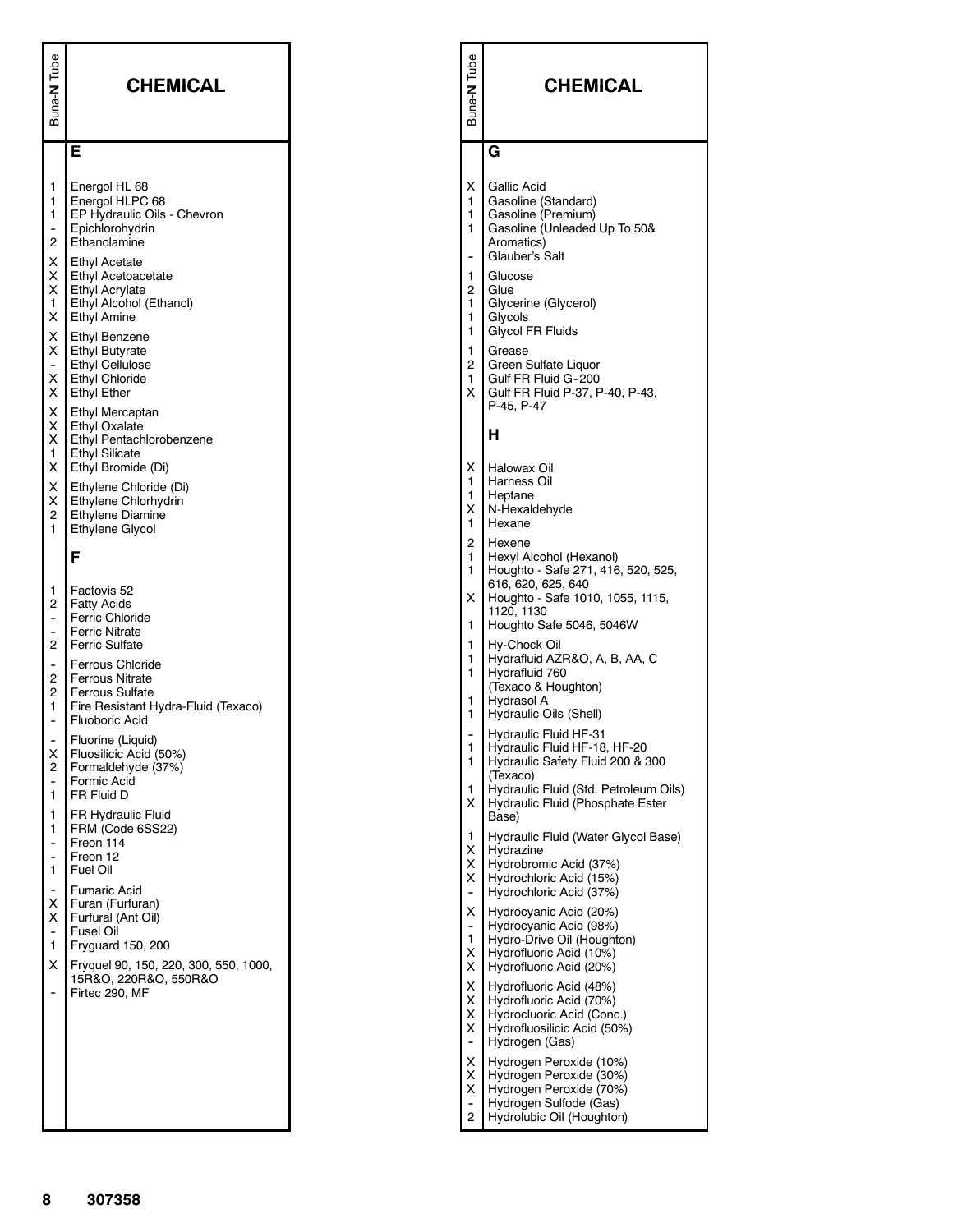| Tube<br>Buna-N                                                                           | <b>CHEMICAL</b>                                                                                                                                                                                       | Tube<br>Buna-N                                                                                                                                             | <b>CHEMICAL</b>                                                                                                                                                                                           |
|------------------------------------------------------------------------------------------|-------------------------------------------------------------------------------------------------------------------------------------------------------------------------------------------------------|------------------------------------------------------------------------------------------------------------------------------------------------------------|-----------------------------------------------------------------------------------------------------------------------------------------------------------------------------------------------------------|
|                                                                                          | H (continued)                                                                                                                                                                                         |                                                                                                                                                            | Μ                                                                                                                                                                                                         |
| -<br>2<br>X                                                                              | Hydroquinone<br>Hykil No. 6 (33%): Water (67%)<br><b>Hydrochlorous Acid</b>                                                                                                                           | 1<br>$\mathbf{1}$<br>$\overline{c}$<br>$\overline{2}$<br>$\overline{c}$                                                                                    | Magnesium Carbonate<br>Magnesium Chloride<br>Magnesium Hydroxide<br>Magnesium Nitrate<br><b>Magnesium Sulfate</b>                                                                                         |
| 1<br>1<br>$\ddot{\phantom{0}}$<br>2<br>1<br>х<br>1<br>1<br>$\overline{\phantom{0}}$<br>2 | Imol. Imol S150, S220, S300, S500<br>Industron 53<br>Ink (Printers)<br>Ink Oil<br>Insulating Oil (Transformer)*<br>lodine<br>Irus Fluid 902<br>Irus Fluid 905<br>Isobutane<br><b>Isobutyl Alcohol</b> | 1<br>1<br>$\ddot{\phantom{0}}$<br>$\overline{2}$<br>$\mathbf{1}$<br>$\overline{c}$<br>$\overline{2}$<br>$\overline{c}$<br>$\overline{2}$<br>$\overline{2}$ | Magnus - Light<br>Magnus - Medium<br>Malathion (Ag. Spray)<br>Malic Acid<br>Maxmul (Pennzoil Hyd. Fluid)<br>Mercuric Chloride<br>Mercuric Cyanide<br><b>Mercurous Nitrate</b><br>Mercury<br>Mercury Vapor |
| 1<br>-<br>Χ<br>2<br>X                                                                    | <b>Iso Octane</b><br>Iso Octyl Thioglycolate<br>Isopropyl Acetate<br>Isopropyl Alcohol<br><b>Isopropyl Ether</b>                                                                                      | $\times$<br>$\times$ 1<br>$\times$<br>1.<br>X.                                                                                                             | Mesityl Oxide<br>Methyl Acetate<br>Methyl Acrylate<br>Methyl Alcohol (Methanol)<br>Methyl Amine (25% Aqueous Solu-<br>tiuon)                                                                              |
| -                                                                                        | Isocyanate (Toluene Diisocyanate)<br>J                                                                                                                                                                | $\times$<br>$\times$ 1<br>$\times$                                                                                                                         | Methyl Amyl Carbinol<br>Methyl Bromide<br>Methyl Butyl Ketone (MBK)<br>Methyl Cellosolve<br><b>Methyl Chloride</b>                                                                                        |
| 1<br>1<br>1<br>1<br>1                                                                    | Jet Fuel** JP-3<br>Jet Fuel** JP-4<br>Jet Fuel** JP-5<br>Jet Fuel** JP-6<br>Jet Fuel** JP-X                                                                                                           | $\times$<br>$\times$<br>$\times$ 1<br>$\times$<br>$\times$ 1                                                                                               | Methyl Ethyl Ketone (MEK)<br>Methyl Formate<br>Methyl Isobutyl Ketone (MIBK)<br>Methyl Isopropyl Ketone<br>Methyl Methacrylate                                                                            |
| 2                                                                                        | Κ<br>Kerosene<br>L                                                                                                                                                                                    | $\times$<br>$\times$<br>X<br>$\overline{a}$<br>1                                                                                                           | Methyl Salicylate<br>Methylene Chloride<br>Methylene Dichloride<br>Milk†<br>Mineral Oil                                                                                                                   |
| x<br>Х<br>X<br>2                                                                         | Lacquers<br><b>Lacquer Solvents</b><br>Lactic Acid<br>Lactol                                                                                                                                          | 1<br>1<br>1<br>2                                                                                                                                           | <b>Mineral Spirits</b><br>Miners Oil<br>Mobile Hydraulic Oils<br>Mobilmet S122<br>Molasses                                                                                                                |
| -<br>$\frac{1}{2}$<br>-<br>-<br>X<br>2                                                   | Lard†<br>Lard Oil<br>Lasso (Ag. Spray)<br>Latex<br>Lead Acetane<br><b>Lead Arsenate</b>                                                                                                               | X<br>$\overline{2}$<br>$\ddot{\phantom{0}}$                                                                                                                | Monochlorobenzene<br>Monoethanolamine<br>Mould Oil<br>Muriatic Acid (Hydrochloric)<br>Mustard                                                                                                             |
| 2<br>1<br>-<br>X<br>1<br>-<br>2                                                          | <b>Lead Nitrate</b><br><b>Lead Sulfate</b><br>Lead Sulphamate<br>Lecithin<br>Ligroin (Pertroleum Ether)<br>Lime (Chlorinated)*<br>Lime Bleach                                                         | 2<br>х<br>$\overline{\phantom{a}}$<br>$\overline{2}$                                                                                                       | N<br>Naptha (Low Aromatic Content**)<br>Napthaline <sup>+</sup><br><b>Natural Gas</b><br>Neutral Oil<br>Nickel Acetate                                                                                    |
| $\qquad \qquad \bullet$<br>2<br>2<br>-<br>1                                              | Lindane (Ag. Spray)<br>Linoleic Acid<br>Linseed Oil (Boiled)<br>Liquid Soap<br><b>Lubricating Oils</b>                                                                                                | $\overline{2}$<br>2<br>$\overline{2}$<br>$\overline{2}$<br>$\overline{\phantom{a}}$                                                                        | <b>Nickel Chloride</b><br><b>Nickel Nitrate</b><br><b>Nickel Plating Solution</b><br><b>Nickel Sulfate</b><br>Nicotine Salts                                                                              |
|                                                                                          |                                                                                                                                                                                                       | 1 <sup>1</sup><br>ΧI<br>X I<br>$\times$ 1<br>ΧI                                                                                                            | Niter Cake (Sodium Bisulfate)<br>Nitric Acid (10%)<br>Nitric Acid (25%)<br>Nitric Acid (40 %)<br>Nitric Acid (60%)                                                                                        |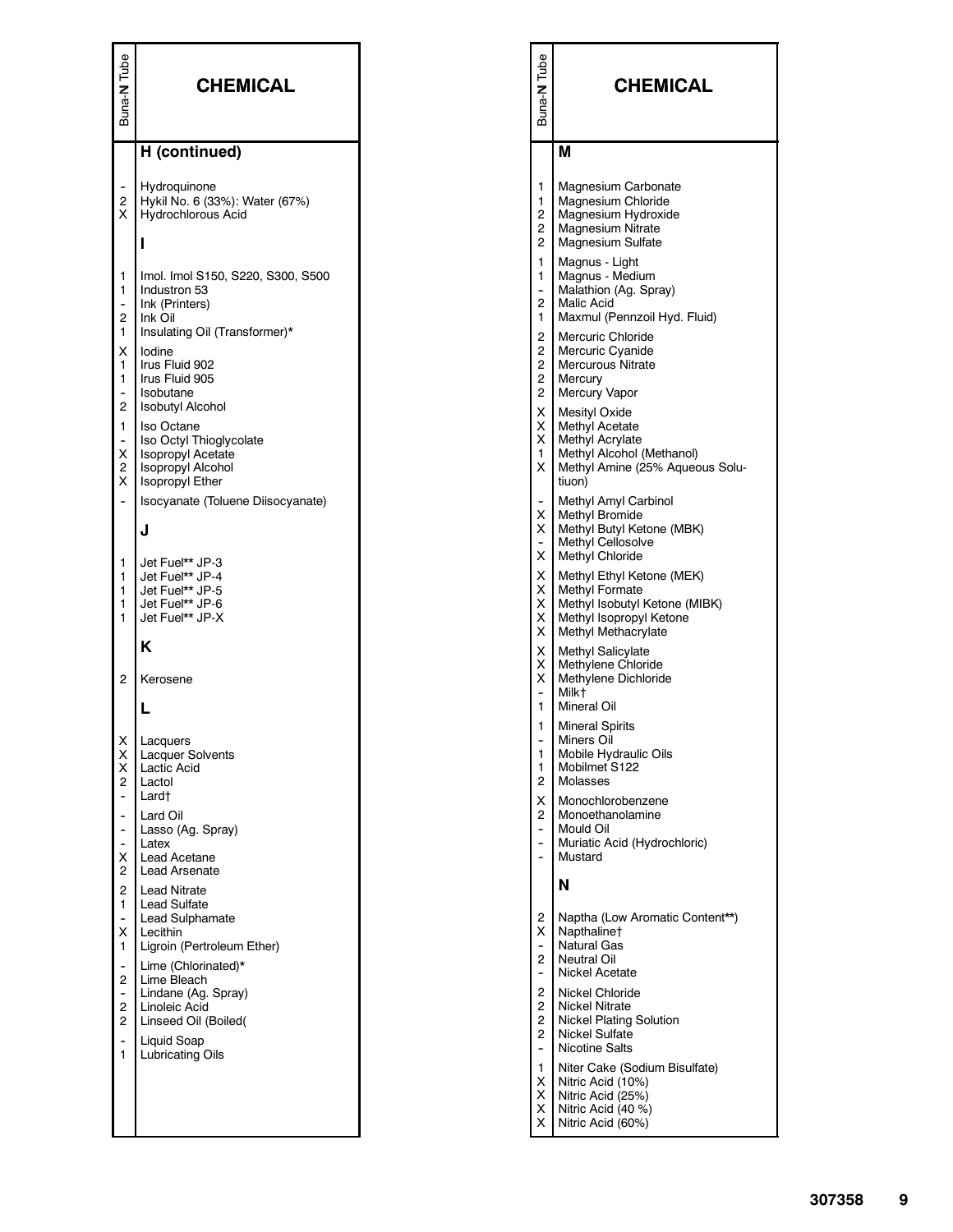| Buna-N<br>Tube                                                                             | <b>CHEMICAL</b>                                                                                                                                                                        | Buna-N Tube                                                                                                          | <b>CHEMICAL</b>                                                                                                                                                                                                                   |
|--------------------------------------------------------------------------------------------|----------------------------------------------------------------------------------------------------------------------------------------------------------------------------------------|----------------------------------------------------------------------------------------------------------------------|-----------------------------------------------------------------------------------------------------------------------------------------------------------------------------------------------------------------------------------|
|                                                                                            | N (continued)                                                                                                                                                                          |                                                                                                                      | P (continued)                                                                                                                                                                                                                     |
| х<br>х<br>X<br>1<br>$\qquad \qquad \bullet$<br>х<br>Х<br>$\ddot{\phantom{0}}$<br>1<br>1    | Nitric Acid (Red Fuming)<br>Nitrobenzene<br>Nitroethane<br>Nitrogen<br>Nitrogen Tetroxide<br>Nitromethane<br>Nitropropane<br>Nitrosyl Chloride<br>Nyvac FR Fluid<br>Nyvac FR 200 Fluid | X I<br>$\overline{\phantom{a}}$<br>ΧI<br>$\times$ 1<br>2 <sup>1</sup><br>1<br>$\times$ 1<br>$\overline{\phantom{a}}$ | Primatol A, S, P (Agric, Spray)<br>Propane Gas<br>Propionic Acid<br><b>Propyl Acetate</b><br>Propyl Alcohol<br>Purina Insecticide<br>Puropale RX Oils<br>Pydraul F-9<br>Pydraul 50-E<br>X Pydraul 150                             |
| 1<br>$\overline{2}$                                                                        | Nyvac 20 (WG), 30 (WG)<br>n-Octane<br>Ο                                                                                                                                                | $\times$ 1<br>$\times$ 1<br>$\times$ 1                                                                               | Pydraul A-200<br>Pydraul 280<br>Pydraul 312<br>X Pydraul 540                                                                                                                                                                      |
| 2<br>$\mathbf{1}$<br>2<br>х<br>2<br>х<br>$\overline{\phantom{a}}$<br>X                     | Octyl Alcohol<br>Oil (SAE)<br>Oleic Acid<br>Oleum (Fuming Sulfuric Acid)<br>Olive Oil<br>Oxalic Acid<br>Oxygen<br>Ozone                                                                | $\times$ 1<br>$\times$ 1<br>$\overline{a}$<br>1<br>$\ddot{\phantom{0}}$                                              | X Pydraul 625<br>Pydraul 10-E, 29-E-LT, 30E, 60<br>65E, 115E<br>Pydraul 135<br>X Pyrene (Carbon Tetrachloride)<br>Pyridine (50%)<br>X Pyrogard 51, 53, 55<br>Pyrogard 160, 230, 630<br>Pyrogard C, D<br>Pyronal (Transformer Oil) |
|                                                                                            | P                                                                                                                                                                                      |                                                                                                                      | R                                                                                                                                                                                                                                 |
| $\mathbf{1}$<br>$\overline{a}$<br>1<br>2<br>1<br>2<br>1                                    | Pacemaker Types 150T, 300T, 500T,<br>(Citgo)<br>Paint<br>Palm Oil<br>Palmitic Acid<br>Paraffin (Petroleum)<br>Paraformaldehyde<br>Peanut Oil                                           | $\overline{\phantom{a}}$<br>1<br>$\overline{c}$<br>1<br>1<br>1                                                       | Ramrod (Ag. Spray)<br>Rando Oils<br>Rape Seed Oil<br>Red Oil (Comm. Oleic Acid)<br>Refined Wax (Petroleum)<br>Regal Oils R&O<br><b>Rubilene Oils</b>                                                                              |
| 1<br>$\overline{a}$<br>х                                                                   | <b>Pennant Motor Oils</b><br>Perchloric Acid<br>Perchloroethylene                                                                                                                      |                                                                                                                      | $\mathbf s$                                                                                                                                                                                                                       |
| $\overline{2}$<br>1<br>х<br>$\overline{\phantom{a}}$<br>2                                  | Pentasol<br>Petroleum Oils<br>Phenol (Carbolic Acid)<br>Phorone<br>Phosphoric Acid (50%)                                                                                               | х<br>Χ<br>$\overline{c}$<br>1<br>$\overline{a}$                                                                      | Safetytex 215<br>Salicylic Acid<br>Salt Water (Sea Water)<br>Santosafe W-G15, W-G20, W-G30,<br>SCC 7204 (Stauffer)                                                                                                                |
| х<br>2<br>$\overline{c}$<br>$\overline{c}$<br>$\overline{2}$                               | Phosphoric Acid (85%)<br>Picric Acid (Water Solution)<br>Pine Oil<br>Pinene<br>Piperazine Hydrochloride Solution                                                                       | $\overline{\phantom{a}}$<br>2<br>ΧI<br>ΧI<br>$\overline{2}$                                                          | Sevin<br>Sewage<br>SFR Fluid B (Shell)<br>SFR Fluid C (Shell)<br>Silicone Grease                                                                                                                                                  |
| $\overline{\phantom{a}}$<br>$\overline{\phantom{a}}$<br>$\overline{\phantom{a}}$<br>۰<br>1 | (34%)<br>Plating Solution (Chrome)<br>Polyster Resin<br>Polyurethane (To 120° F)<br>Potassium Acetate<br>Potassium Carbonate                                                           | $\overline{2}$<br>1<br>$\times$ 1<br>$\overline{2}$<br>1<br>$\mathbf{1}$                                             | Silicone Oils<br><b>Silver Nitrate</b><br>Skydrol 500 A & 7000<br>Soap Oil<br>Soap Solutions<br>Soda Ash (Sodium Carbonate)                                                                                                       |
| 2<br>$\mathbf{1}$<br>2<br>х                                                                | Potassium Chlorate<br>Potassium Chloride<br>Potassium Cyanide<br>Potassium Dichromate<br>Potassium Hydroxide (30%)                                                                     | X.<br>$\mathbf{1}$<br>1<br>1<br>1                                                                                    | Sodium Acetate<br>Sodium Bicarbonate<br>Sodium Bisulfate (Niter Cake)<br>Sodium Bisulfite<br>Sodium Borate                                                                                                                        |
| 1<br>$\overline{\phantom{a}}$<br>1<br>2<br>1                                               | (Caustic Potash)<br>Potassium Nitrate<br>Potassium Permanganate<br>Potassium Sulfate<br>Potassium Sulfite<br>Powerlube (Carter)                                                        | $\mathbf{1}$<br>1<br>$\ddot{\phantom{0}}$<br>$\overline{2}$                                                          | Sodium Chloride<br>Sodium Cyanide<br>Sodium Fluoride (70%)<br>Sodium Hydroxide (40%)                                                                                                                                              |
| 10                                                                                         | 307358                                                                                                                                                                                 |                                                                                                                      |                                                                                                                                                                                                                                   |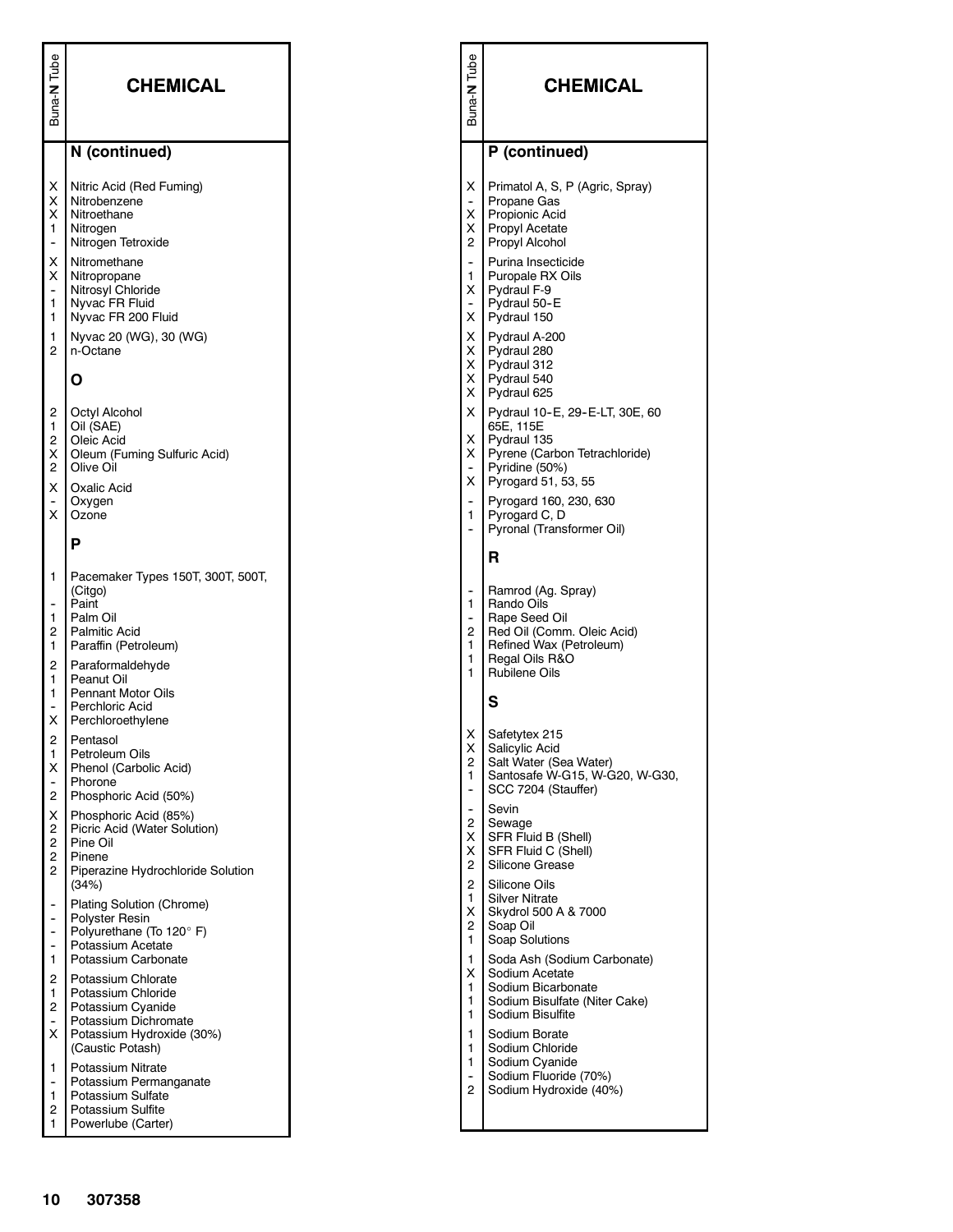| Tube<br>Buna-N                                                                                  | <b>CHEMICAL</b>                                                                                                                                   | Tube<br>Buna-N                                                             | <b>CHEMICAL</b>                                                                                                                                                |
|-------------------------------------------------------------------------------------------------|---------------------------------------------------------------------------------------------------------------------------------------------------|----------------------------------------------------------------------------|----------------------------------------------------------------------------------------------------------------------------------------------------------------|
|                                                                                                 | S (continued)                                                                                                                                     |                                                                            | T (continued)                                                                                                                                                  |
| х<br>х<br>х<br>х                                                                                | Sodium Hydroxide (50%, 115°F)<br>Sodium Hydroxide (50%, 180°F)<br>Sodium Hydroxide (60%)<br>Sodium Hypochlorite (5%)<br>Sodium Hypochlorite (20%) | $\ddot{\phantom{0}}$<br>۰<br>$\times$<br>$\times$<br>$\tilde{\phantom{a}}$ | Tetraethyllead (TEL)<br>Tetrahydrofuran<br>Titanium Tetrachloride<br>Toluene (Toluol)<br><b>Toluene Diisocynate</b>                                            |
| 2<br>х<br>х<br>$\qquad \qquad \blacksquare$<br>$\overline{a}$                                   | Sodium Metaphosphate<br>Sodium Nitrate<br>Sodium Perborate<br>Sodium Peroxide<br>Sodium Phosphates                                                | 1<br>X.<br>1.<br>X.<br>$\times$                                            | Transformer Oil* (Petreoleum Type)<br>Transformer Oil* (Askarel Types)<br>Transmission Fluid (Type A)<br>Tributoxyethyl Phosphate<br><b>Tributyl Phosphate</b> |
| 2<br>1<br>-<br>1<br>1                                                                           | Sodium Sulfite<br>Sodium Thiosulfate (HPO)<br>Sodium Tripolyphosphate (STPP)<br>Solnus Oils<br>Solvac 1535G                                       | X.<br>X<br>2 <sup>1</sup><br>$\ddot{\phantom{0}}$<br>$\overline{2}$        | Trichloroethylene<br><b>Tricresyl Phosphate</b><br>Triethanolamine<br>Tripolyphosphate<br><b>Tung Oil</b>                                                      |
| 2<br>2<br>1                                                                                     | Soybean Oil<br>Spent Acid<br>Stannic Chloride<br>Stanoil No. 15, 18, 25, 31, 35, 51                                                               | $\overline{c}$<br>1<br>1                                                   | Turpentine<br>Tycol Avalon 50, 57, 60<br>Tycol A Turbio 37, 50, 58, 60                                                                                         |
| $\overline{\phantom{0}}$<br>$\overline{\phantom{a}}$<br>1<br>$\overline{\phantom{0}}$<br>2      | Stauffer Jet 1<br>Stauffer Jet 2<br>Staysol FR<br>Steam*<br><b>Stearic Acid</b>                                                                   | $\overline{a}$                                                             | U<br>Ucon M1<br>Ucon Hydrolube Types 150CP, 200CP,<br>275CP, 300CP, 550CP, 900CP, 150DB,                                                                       |
| -<br>х<br>1<br>$\overline{\phantom{a}}$<br>$\overline{\phantom{0}}$<br>$\overline{\phantom{0}}$ | <b>Stoddard Solvent</b><br>Styrene (Monomer)<br><b>Sucrose Solutions</b><br>Sulfamic Acid (10%)<br>Sulfamic Acid (10& 170°F)<br>Sulfur (200°F)    | 1<br>1<br>1<br>1                                                           | 275DB, 150LT, 200LT, 275LT, 300LT,<br>200NM, 300NM<br>Union C-2 Fluid<br>Union C-P Oil<br>Union ATF Dexron<br>Union ATF Type F                                 |
| х<br>х<br>X I<br>2<br>$\overline{\phantom{a}}$                                                  | Sulfur Chloride<br>Sulfur Dioxide (Dry)<br>Sulfur Trioxide (Dry)<br>Sulfuric Acid (10%)<br>Sulfuric Acid (30%)                                    | 1<br>1<br>$\overline{2}$                                                   | Union Hydraulic Oil AW<br>Union Hydraulic Tractor Fluid<br>Urea Solution<br>v                                                                                  |
| х<br>х<br>X<br>х<br>X.                                                                          | Sulfuric Acid (50%)<br>Sulfuric Acid (75%)<br>Sulfuric Acid (93%)<br>Sulfuric Acid (98%)<br>Sulfuric Acid, Fuming                                 | X<br>X<br>$\times$ 1                                                       | Varnish<br>Vegetable Oils**<br>Versilube F-50, F-44<br>Vinegar<br>Vinyl Acetate                                                                                |
| X<br>x<br>1<br>1<br>1                                                                           | Sulfurous Acid (10%)<br>Sulfurous Acid (75%)<br>Sun R&O Oils<br>Sunsafe F<br>Suntac HP Oils                                                       | X.<br>$\ddot{\phantom{1}}$<br>1                                            | <b>Vinvl Chloride</b><br>Vinyl Fluoride<br>Vitrea Oils                                                                                                         |
| 1<br>1<br>1<br>1<br>$\overline{\phantom{0}}$<br>-                                               | <b>Suntac WR Oils</b><br>Sunvis Oils 700, 800, 900<br>Super Hydraulic Oils (Conoco)<br>303 Fluid (Conoco)<br>Synthetic Oil (Citgo)<br>Syrup       | 1                                                                          | W<br>Water<br>Wines**<br>X                                                                                                                                     |
|                                                                                                 | т                                                                                                                                                 | X                                                                          | Xylene                                                                                                                                                         |
| 2<br>$\overline{c}$<br>х<br>2<br>2                                                              | Tall Oil (To 150°F)<br>Tallow<br>Tannic Acid (10%)<br>Tar (Bituminous)<br><b>Tartaric Acid</b>                                                    | $\mathbf{1}$<br>X<br>1                                                     | Z<br>Zeric<br><b>Zinc Acetate</b><br><b>Zinc Chloride Solutions</b>                                                                                            |
| 1<br>1<br>-<br>-<br>1                                                                           | <b>Tellus Oils</b><br><b>Tenol Oils</b><br>Tergitol<br>Terpineol<br><b>Terresstic</b>                                                             | $\overline{2}$                                                             | <b>Zinc Sulfate Solutions</b>                                                                                                                                  |